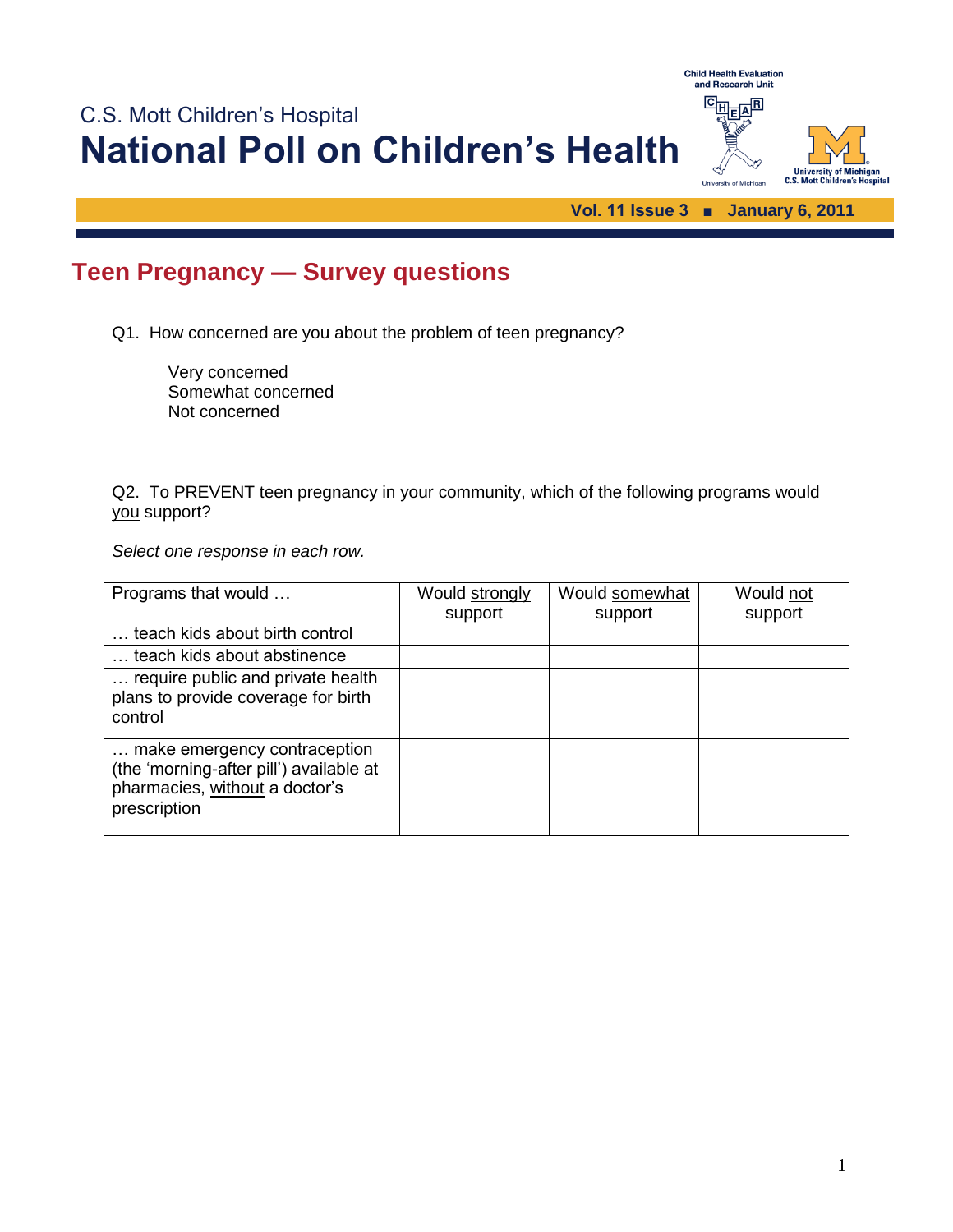Q3. To DISCOURAGE teen pregnancy in general, which of the following programs would you support?

*Select one response in each row.*

| Programs that would                                          | Would strongly | Would somewhat | Would not |
|--------------------------------------------------------------|----------------|----------------|-----------|
|                                                              | support        | support        | support   |
| not provide public welfare money                             |                |                |           |
| for teenage moms                                             |                |                |           |
| require all teen mothers to                                  |                |                |           |
| contribute community service                                 |                |                |           |
| regarding child care                                         |                |                |           |
| require all teen fathers to                                  |                |                |           |
| contribute community service                                 |                |                |           |
| regarding child care                                         |                |                |           |
| require paternity testing for all                            |                |                |           |
| pregnancies for which public funds                           |                |                |           |
| are used to pay for the mother's and<br>child's medical care |                |                |           |
|                                                              |                |                |           |

## Q4. To PREVENT FURTHER teen pregnancy for teen moms who already have a child, which of the following programs would you support?

*Select one response in each row.*

| Programs that would                                                                                                      | Would strongly | Would somewhat | Would not |
|--------------------------------------------------------------------------------------------------------------------------|----------------|----------------|-----------|
| provide medical care coverage<br>for the mom to give her advice about<br>contraception and coverage for<br>medications   | support        | support        | support   |
| provide 'teen and tot' programs in<br>local schools, to encourage teenage<br>moms to finish their high school<br>degrees |                |                |           |
| provide medical coverage for<br>children but not for the mothers<br>during future pregnancies                            |                |                |           |